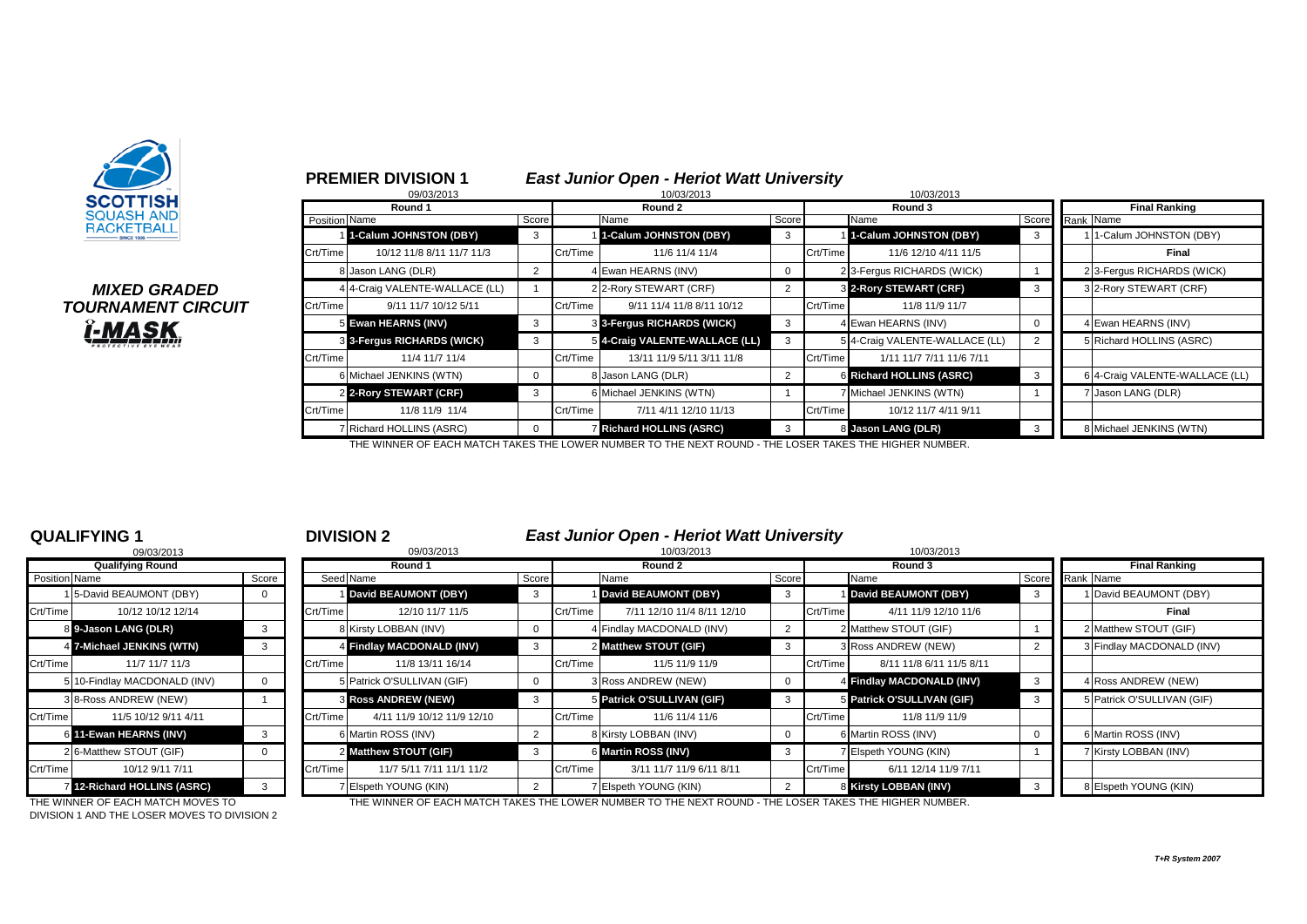| <b>QUALIFYING 2</b>                   |                   |          | <b>DIVISION 3</b>          |       |          | <b>East Junior Open - Heriot Watt University</b>                                                      |       |          |                                 |              |                          |
|---------------------------------------|-------------------|----------|----------------------------|-------|----------|-------------------------------------------------------------------------------------------------------|-------|----------|---------------------------------|--------------|--------------------------|
| 09/03/2013                            |                   |          | 09/03/2013                 |       |          | 10/03/2013                                                                                            |       |          | 10/03/2013                      |              |                          |
| <b>Qualifying Round</b>               |                   |          | Round 1                    |       |          | Round 2                                                                                               |       |          | Round 3                         |              | <b>Final Ranking</b>     |
| Position Name                         | Score             |          | Seed Name                  | Score |          | Name                                                                                                  | Score |          | Name                            | Score        | Rank Name                |
| 13-Kirsty LOBBAN (INV)                | 3                 |          | Andrew SORBIE (KIN)        | 3     |          | <b>Andrew SORBIE (KIN)</b>                                                                            |       |          | <b>Andrew SORBIE (KIN)</b>      | 3            | Andrew SORBIE (KIN)      |
| Crt/Time<br>11/2 11/8 11/0            |                   | Crt/Time | 11/3 8/11 11/4 11/4        |       | Crt/Time | 11/7 5/11 11/13 11/7 11/9                                                                             |       | Crt/Time | 11/6 13/11 11/8                 |              | Final                    |
| 17-Andrew GREEN (DLL)                 |                   |          | 8 Ross HENDERSON (INV)     |       |          | 4 Matthew LE ROUX (ESC)                                                                               |       |          | 2 Claire GADSBY (CRF)           | 0            | 2 Claire GADSBY (CRF)    |
| 4 15-Andrew SORBIE (KIN)              | $\sim$            |          | 4 Matthew LE ROUX (ESC)    | 3     |          | 2 Claire GADSBY (CRF)                                                                                 | 3     |          | 3 Calum STOUT (GIF)             | $\mathbf{3}$ | 3 Calum STOUT (GIF)      |
| Crt/Time<br>11/4 5/11 8/11 11/7 6/11  |                   | rt/Time  | 11/6 12/10 11/8            |       | Crt/Time | 11/7 13/11 12/10                                                                                      |       | Crt/Time | $12/14$ $14\frac{1}{2}$ $16.40$ |              |                          |
| 5 18-Martin ROSS (INV)                | <b>SCOTTISH</b>   |          | 5 Angus MACPHERSON (GRN)   | 0     |          | 3 Calum STOUT (GIF)                                                                                   |       |          | 4 Matthew LE   <b>[-MASK</b>    |              | 4 Matthew LE ROUX (ESC)  |
| 3 16-Patrick O'SULLIVAN (GIF)         | <b>RACKETBALL</b> |          | 3 Sean KELLY (INV)         |       |          | 5 Angus MACPHERSON (GRN)                                                                              |       |          | <b>5 Ross HENDERSON (INV)</b>   | 3            | 5 Ross HENDERSON (INV)   |
| Crt/Time<br>11/9 11/8 12/10           |                   | Crt/Time | 10/12 12/10 5/11 5/11      |       | Crt/Time | 5/11 6/11 7/11                                                                                        |       | Crt/Time | 11/3 11/9 11/9                  |              |                          |
| 6 19-Sean KELLY (INV)                 | $\Omega$          |          | 6 Calum STOUT (GIF)        | 3     |          | 8 Ross HENDERSON (INV)                                                                                |       |          | 6 Sean KELLY (INV)              | 0            | 6 Sean KELLY (INV)       |
| 2 14-Elspeth YOUNG (KIN)              |                   |          | 2 Andrew GREEN (DLL)       | 0     |          | 6 Sean KELLY (INV)                                                                                    |       |          | 7 Andrew GREEN (DLL)            |              | 7 Angus MACPHERSON (GRN) |
| Crt/Time<br>5/11 13/11 11/6 9/11 11/7 |                   | Crt/Time | 7/11 5/11 5/11             |       | Crt/Time | 11/3 11/7 11/9                                                                                        |       | Crt/Time | 8/11 8/11 9/11                  |              |                          |
| 720-Matthew LE ROUX (ESC)             |                   |          | <b>Claire GADSBY (CRF)</b> | 3     |          | 7 Andrew GREEN (DLL)                                                                                  |       |          | 8 Angus MACPHERSON (GRN)        | -3           | 8 Andrew GREEN (DLL)     |
| THE WINNER OF EACH MATCH MOVES TO     |                   |          |                            |       |          | THE WINNER OF EACH MATCH TAKES THE LOWER NUMBER TO THE NEXT ROUND . THE LOSER TAKES THE HIGHER NUMBER |       |          |                                 |              |                          |

DIVISION 2 AND THE LOSER MOVES TO DIVISION 3

ACH MATCH TAKES THE LOWER NUMBER TO THE NEXT ROUND - THE LOSER TAKES TH

|               | 09/03/2013                  |       |
|---------------|-----------------------------|-------|
|               | <b>Qualifying Round</b>     |       |
| Position Name |                             | Score |
| 1             | 21-Pietro GAGLIARDINI (ESC) |       |
| Crt/Time      | 10/12 9/11 19/17 7/11       |       |
| 8             | 25-Ross HENDERSON (INV)     | 3     |
| 41            | 23-Calum STOUT (GIF)        | 3     |
| Crt/Time      | 11/6 11/7 13/15 11/6        |       |
| 5             | 26-Jordan GEDDES (INV)      |       |
|               | 3 24-Carrie HALLAM (ESC)    | 2     |
| Crt/Time      | 8/11 11/6 11/5 5/11 11/13   |       |
| 61            | 27-Angus MACPHERSON (GRN)   | 3     |
|               | 2 22-Claire GADSBY (CRF)    | 3     |
| Crt/Time      | 11/8 11/8 4/11 11/9         |       |
| 7             | 28-Andrew ROBERTS (KIN)     |       |

## **QUALIFYING 3** <sup>3</sup> **DIVISION 4** *East Junior Open - Heriot Watt University*

|                      | 09/03/2013                        |       |          | 09/03/2013                    |              |          | 10/03/2013                                                                                             |       |          | 10/03/2013                   |                         |                              |  |
|----------------------|-----------------------------------|-------|----------|-------------------------------|--------------|----------|--------------------------------------------------------------------------------------------------------|-------|----------|------------------------------|-------------------------|------------------------------|--|
|                      | <b>Qualifying Round</b>           |       | Round 1  |                               |              |          | Round 2                                                                                                |       |          | Round 3                      |                         | <b>Final Ranking</b>         |  |
| <b>Position</b> Name |                                   | Score |          | Seed Name                     | Score        |          | Name                                                                                                   | Score |          | Name                         |                         | Score<br>Rank Name           |  |
|                      | 1 21-Pietro GAGLIARDINI (ESC)     |       |          | Pietro GAGLIARDINI (ESC)      |              |          | 1 Jamie GORDON (ASRC)                                                                                  | 3     |          | Jamie GORDON (ASRC)          |                         | 1 Alasdair PROTT (INV)       |  |
| Crt/Time             | 10/12 9/11 19/17 7/11             |       | Crt/Time | 11/4 1/11 8/11 10/12          |              | Crt/Time | 11/7 8/11 11/4 14/12                                                                                   |       | Crt/Time | 6/11 4/11 14/12 11/9 6/11    |                         | Final                        |  |
|                      | 8 25-Ross HENDERSON (INV)         | 3     |          | 8 Jamie GORDON (ASRC)         | $\mathbf{3}$ |          | 4 Andrew ROBERTS (KIN)                                                                                 |       |          | 2 Alasdair PROTT (INV)       | $\overline{\mathbf{3}}$ | 2 Jamie GORDON (ASRC)        |  |
|                      | 4 23-Calum STOUT (GIF)            | 3     |          | 4 Andrew ROBERTS (KIN)        | 3            |          | 2 Alasdair PROTT (INV)                                                                                 | 3     |          | 3 Jordan GEDDES (INV)        |                         | 3 Andrew ROBERTS (KIN)       |  |
| Crt/Time             | 11/6 11/7 13/15 11/6              |       | Crt/Time | 11/5 11/8 11/8                |              | Crt/Time | 12/10 11/8 8/11 5/11 12/10                                                                             |       | Crt/Time | 3/11 5/11 9/11               |                         |                              |  |
|                      | 5 26-Jordan GEDDES (INV)          |       |          | 5 Tino MACKAY-PALACIOS (KIN)  | $\Omega$     |          | 3 Jordan GEDDES (INV)                                                                                  |       |          | 4 Andrew ROBERTS (KIN)       | -3                      | 4 Jordan GEDDES (INV)        |  |
|                      | 3 24-Carrie HALLAM (ESC)          |       |          | 3 Jordan GEDDES (INV)         | -3           |          | 5 Tino MACKAY-PALACIOS (KIN)                                                                           |       |          | 5 Pietro GAGLIARDINI (ESC)   | -3                      | 5 Pietro GAGLIARDINI (ESC)   |  |
| Crt/Time             | 8/11 11/6 11/5 5/11 11/13         |       | Crt/Time | 11/6 11/8 14/12               |              | Crt/Time | 12/10 11/8 3/11 3/11 6/11                                                                              |       | Crt/Time | 11/9 11/7 12/10              |                         |                              |  |
|                      | 6 27-Angus MACPHERSON (GRN)       | 3     |          | 3 Nathan SHARP (ASRC)         |              |          | 8 Pietro GAGLIARDINI (ESC)                                                                             |       |          | 6 Carrie HALLAM (ESC)        |                         | 6 Carrie HALLAM (ESC)        |  |
|                      | 2 22-Claire GADSBY (CRF)          | 3     |          | 2 Carrie HALLAM (ESC)         |              |          | 6 Nathan SHARP (ASRC)                                                                                  |       |          | V Nathan SHARP (ASRC)        |                         | 7 Tino MACKAY-PALACIOS (KIN) |  |
| Crt/Time             | 11/8 11/8 4/11 11/9               |       | Crt/Time | 14/16 6/11 12/10 7/10         |              | Crt/Time | 6/11 8/11 11/6 11/8 7/11                                                                               |       | Crt/Time | 10/12 11/7 5/11 10/12        |                         |                              |  |
|                      | 7 28-Andrew ROBERTS (KIN)         |       |          | <b>7 Alasdair PROTT (INV)</b> | 3            |          | <b>Z Carrie HALLAM (ESC)</b>                                                                           | 3     |          | 8 Tino MACKAY-PALACIOS (KIN) |                         | 8 Nathan SHARP (ASRC)        |  |
|                      | THE WINNER OF EACH MATCH MOVES TO |       |          |                               |              |          | THE WINNER OF EACH MATCH TAKES THE LOWER NUMBER TO THE NEXT ROUND - THE LOSER TAKES THE HIGHER NUMBER. |       |          |                              |                         |                              |  |

DIVISION 3 AND THE LOSER MOVES TO DIVISION 4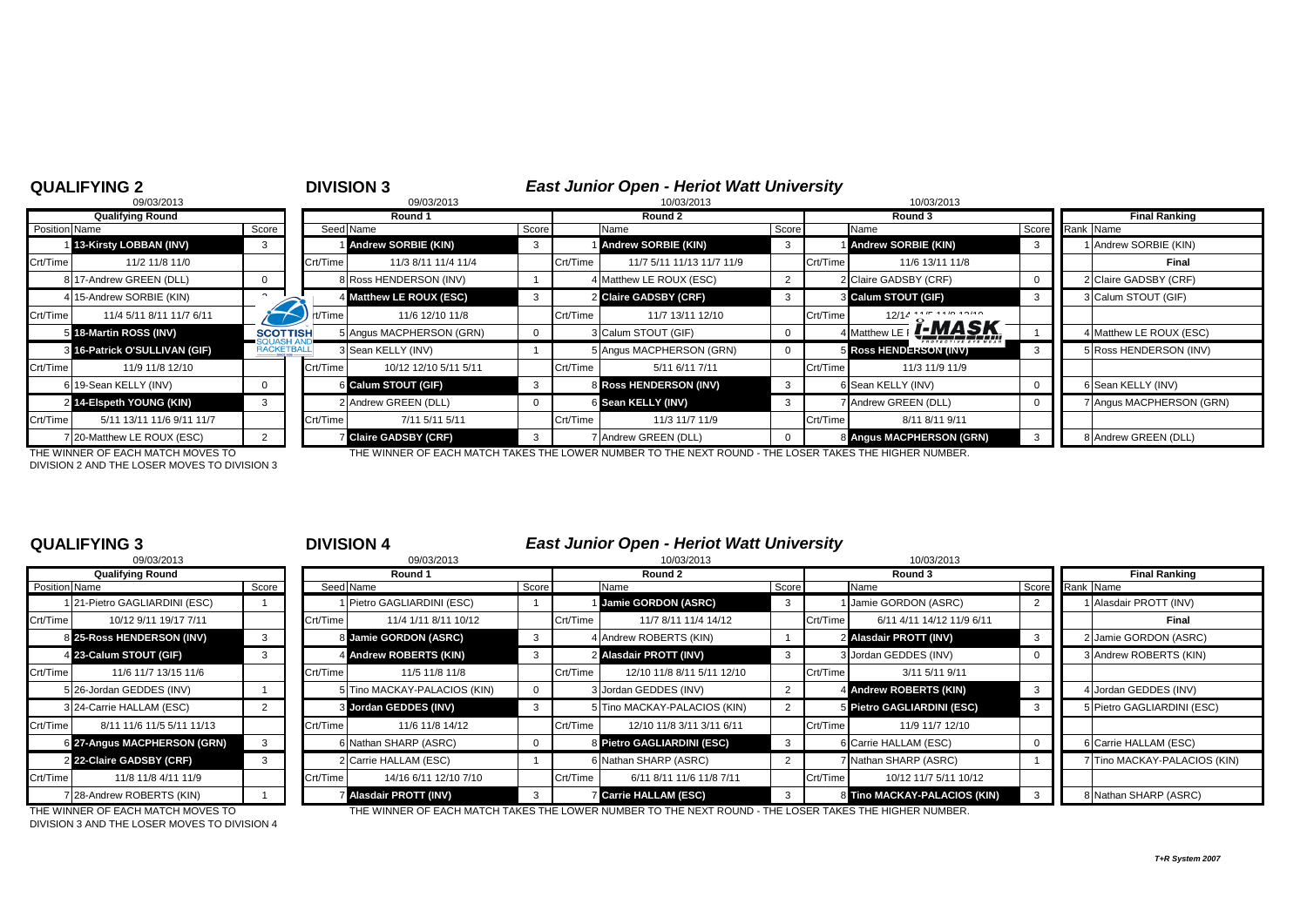### **QUALIFYING 4** <sup>4</sup> **DIVISION 5** *East Junior Open - Heriot Watt University*

|                | 09/03/2013                    |          |
|----------------|-------------------------------|----------|
|                | <b>Qualifying Round</b>       |          |
| Position Name  |                               | Score    |
|                | 29-Jamie GORDON (ASRC)        | 3        |
| Crt/Time       | 11/4 11/6 11/9                |          |
| 8              | 33-Jamie BODE (KIN)           | $\Omega$ |
|                | 4 31-Cameron GREEN (DLE)      |          |
| Crt/Time       | 13/15 10/12 17/15 7/11        |          |
| 5              | 34-Nathan SHARP (ASRC)        | 3        |
|                | 3 32-Richard RACZKOWSKI (ESC) | 0        |
| Crt/Time       | 6/11 15/17 4/11               |          |
| 6              | 35-Tino MACKAY-PALACIOS (KIN) | 3        |
| $\overline{2}$ | 30-Alasdair PROTT (INV)       | 3        |
| Crt/Time       | 11/4 13/11 11/9               |          |
|                | 7 36-Jonathan BRADY (GIF)     |          |

|               | 09/03/2013                      |       |          | 09/03/2013                 |       |          | 10/03/2013                 |       | 10/03/2013                           |                          |
|---------------|---------------------------------|-------|----------|----------------------------|-------|----------|----------------------------|-------|--------------------------------------|--------------------------|
|               | <b>Qualifying Round</b>         |       | Round 1  |                            |       |          | Round 2                    |       | Round 3                              | <b>Final Ranking</b>     |
| Position Name |                                 | Score |          | Seed Name                  | Score |          | Name                       | Score | Name                                 | Score Rank Name          |
|               | 29-Jamie GORDON (ASRC)          |       |          | 1 Cameron GREEN (DLE)      |       |          | Fergus ANDREW (NEW)        |       | Jonathan BRADY (GIF)                 | Richard RACZKOWSKI (ESC) |
| Crt/Time      | 11/4 11/6 11/9                  |       | Crt/Time | 11/13 7/11 11/4 9/11       |       | Crt/Time | 8/11 11/6 6/11 2/11        |       | Crt/Time<br>3/11 7/11 11/7 8/11      | Final                    |
|               | 8 33-Jamie BODE (KIN)           |       |          | 8 Fergus ANDREW (NEW)      | -3    |          | 4 Jonathan BRADY (GIF)     |       | 2 Richard RACZKOWSKI (ESC)           | 2 Jonathan BRADY (GIF)   |
|               | 4 31-Cameron GREEN (DLE)        |       |          | 4 Jonathan BRADY (GIF)     |       |          | 2 Richard RACZKOWSKI (ESC) |       | 3 Jamie BODE (KIN)                   | 3 Fergus ANDREW (NEW)    |
| Crt/Time      | 13/15 10/12 17/15 7/11          |       | Crt/Time | 10/12 11/7 11/8 8/11 11/4  |       | Crt/Time | 10/12 11/5 11/6 11/8       |       | Crt/Time<br>7/11 11/13 10/12         |                          |
|               | 5 34-Nathan SHARP (ASRC)        |       |          | 5 Andrew BOYD (GRN)        |       |          | 3 Jamie BODE (KIN)         |       | 4 Fergus ANDREW (NEW)                | 4 Jamie BODE (KIN)       |
|               | 3 32-Richard RACZKOWSKI (ESC)   |       |          | 3 Jamie BODE (KIN)         |       |          | 5 Andrew BOYD (GRN)        |       | 5 Cameron GREEN (DLE)                | 5 Jack SMILLIE (SGF)     |
| Crt/Time      | 6/11 15/17 4/11                 |       | Crt/Time | 6/11 11/13 11/5 11/6 11/8  |       | Crt/Time | 6/11 6/11 11/13            |       | Crt/Time<br>4/11 11/3 8/11 11/9 6/11 |                          |
|               | 6 35-Tino MACKAY-PALACIOS (KIN) |       |          | 6 Jack SMILLIE (SGF)       | 2     |          | 8 Cameron GREEN (DLE)      | -3    | 6 Jack SMILLIE (SGF)                 | 6 Cameron GREEN (DLE)    |
|               | 2 30-Alasdair PROTT (INV)       |       |          | 2 Richard RACZKOWSKI (ESC) | 3     |          | 6 Jack SMILLIE (SGF)       |       | Jack ORR (CRF)                       | Jack ORR (CRF)           |
| Crt/Time      | 11/4 13/11 11/9                 |       | Crt/Time | 12/10 11/5 11/4            |       | Crt/Time | 9/11 5/11 11/6 11/8 11/4   |       | Crt/Time<br>11/9 9/11 11/6 11/5      |                          |
|               | 736-Jonathan BRADY (GIF)        |       |          | 7 Jack ORR (CRF)           |       |          | 7 Jack ORR (CRF)           |       | 8 Andrew BOYD (GRN)                  | 8 Andrew BOYD (GRN)      |

THE WINNER OF EACH MATCH MOVES TO THE WINNER OF EACH MATCH TAKES THE LOWER NUMBER TO THE NEXT ROUND - THE LOSER TAKES THE HIGHER NUMBER. DIVISION 4 AND THE LOSER MOVES TO DIVISION 5



|               | <b>QUALIFYING 5</b>                   | <b>SCOTTISH</b> | SQUASH AND <b>IVISION 6</b> |                             |              |          | <b>East Junior Open - Heriot Watt University</b> |       | î <u>-MASK</u>                        |   |                                  |
|---------------|---------------------------------------|-----------------|-----------------------------|-----------------------------|--------------|----------|--------------------------------------------------|-------|---------------------------------------|---|----------------------------------|
|               | 09/03/2013<br><b>Qualifying Round</b> |                 |                             | 09/03/2013<br>Round 1       |              |          | 10/03/2013<br>Round 2                            |       | 10/03/2013<br>Round 3                 |   | <b>Final Ranking</b>             |
| Position Name |                                       | Score           | Seed Name                   |                             | Score        |          | Name                                             | Score | Name                                  |   | Score Rank Name                  |
|               | 37-Fergus ANDREW (NEW)                |                 |                             | Mattie MCKENZIE (ESC)       |              |          | <b>Ross MOWAT (THU)</b>                          | -3    | <b>Ross MOWAT (THU)</b>               |   | Ross MOWAT (THU)                 |
| Crt/Time      | 11/6 11/9 9/11 14/12                  |                 | Crt/Time                    | 4/11 11/8 11/8 8/11 10/12   |              | Crt/Time | 11/7 11/9 12/10                                  |       | Crt/Time<br>11/3 11/7 8/11 11/9       |   | Final                            |
|               | 8 41-Daniel O'SULLIVAN (GIF)          |                 |                             | <b>8 Ross MOWAT (THU)</b>   | $\mathbf{3}$ |          | 4 Calum HARVEY (ESC)                             |       | 2 Fraser MCCANN (NEW)                 |   | 2 Fraser MCCANN (NEW)            |
|               | 4 39-Jack SMILLIE (SGF)               |                 |                             | 4 Sean HUGGETT (DUN)        |              |          | 2 Daniel O'SULLIVAN (GIF)                        |       | 3 Daniel O'SULLIVAN (GIF)             | 3 | <b>B</b> Daniel O'SULLIVAN (GIF) |
| Crt/Time      | 11/7 11/9 11/5                        |                 | Crt/Time                    | 11/8 6/11 3/11 4/11         |              | Crt/Time | 11/8 8/11 11/13 7/11                             |       | Crt/Time<br>11/9 11/5 11/13 9/11 11/5 |   |                                  |
|               | 5 42-Fraser MCCANN (NEW)              |                 |                             | <b>5 Calum HARVEY (ESC)</b> | 3            |          | <b>8 Fraser MCCANN (NEW)</b>                     | -3    | 4 Calum HARVEY (ESC)                  |   | 4 Calum HARVEY (ESC)             |
|               | 3 40-Mattie MCKENZIE (ESC)            |                 |                             | 3 Fraser MCCANN (NEW)       | 3            |          | 5 Sean HUGGETT (DUN)                             |       | 5 Mattie MCKENZIE (ESC)               |   | 5 Emma FITZSIMMONS (DUN)         |
| Crt/Time      | 10/12 4/11 16/14 10/12                |                 | Crt/Time                    | 11/6 11/9 11/7              |              | Crt/Time | 10/12 7/11 4/11                                  |       | Crt/Time<br>8/11 11/9 7/11 7/11       |   |                                  |
|               | 6 43-Andrew BOYD (GRN)                |                 |                             | 6 Calum CARSWELL (SGF)      | $\mathbf 0$  |          | 8 Mattie MCKENZIE (ESC)                          | -3    | 6 Emma FITZSIMMONS (DUN)              |   | 6 Mattie MCKENZIE (ESC)          |
|               | 2 38-Jack ORR (CRF)                   |                 |                             | 2 Daniel O'SULLIVAN (GIF)   | 3            |          | 6 Calum CARSWELL (SGF)                           |       | 7 Calum CARSWELL (SGF)                |   | Sean HUGGETT (DUN)               |
| Crt/Time      | 11/7 21/19 11/7                       |                 | Crt/Time                    | 11/5 11/7 11/9              |              | Crt/Time | 11/3 10/12 10/12 11/6 3/11                       |       | Crt/Time<br>11/9 4/11 11/9 7/11 5/11  |   |                                  |
|               | 744-Sean HUGGETT (DUN)                |                 |                             | 7 Emma FITZSIMMONS (DUN)    | $\mathbf 0$  |          | <b>Emma FITZSIMMONS (DUN)</b>                    |       | 8 Sean HUGGETT (DUN)                  |   | <b>Calum CARSWELL (SGF)</b>      |

DIVISION 5 AND THE LOSER MOVES TO DIVISION 6

THE WINNER OF EACH MATCH MOVES TO THE WINNER OF EACH MATCH TAKES THE LOWER NUMBER TO THE NEXT ROUND - THE LOSER TAKES THE HIGHER NUMBER.